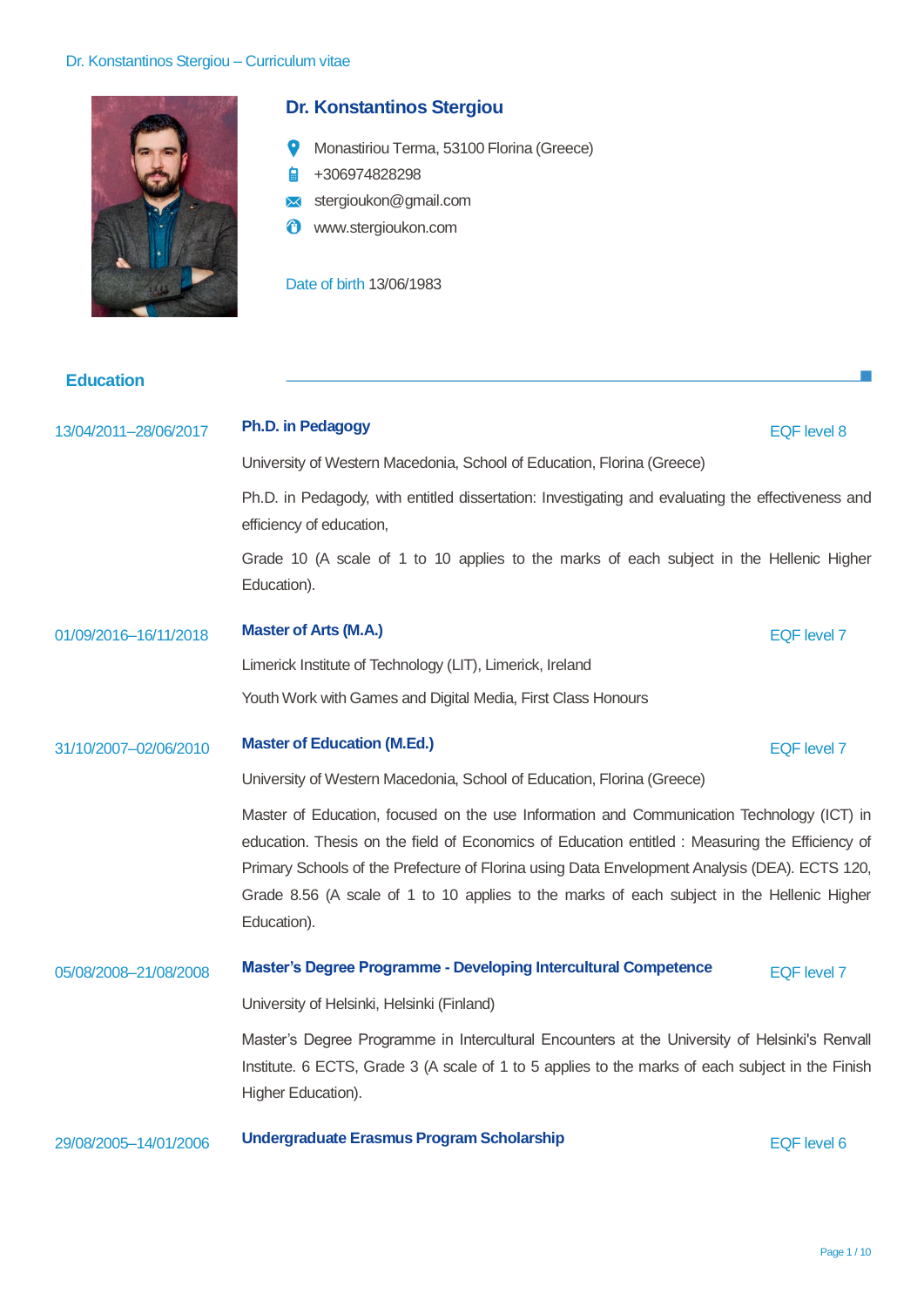Vaxjo University, Vaxjo (Sweden)

Exchange program (Erasmus scholarship) between Vaxjo University, Sweden and Aristotle University of Thessaloniki. Course Modern Marketing Practices, CR01 International Marketing, Grade 5.0 (G), CR03 Consumer Behaviour Grade 3.0 (G). (Grading system: VG = pass with distinction,  $G = p$ ass).

#### 10/10/2001–10/04/2006 **Bachelor Degree (B.Sc.)** EQF level 6

Aristotle University of Thessaloniki - School of Economics, Thessaloniki (Greece)

The study program of the School of Economics contained two distinct biannual cycles. The first cycle of studies consisted of four (4) semesters and it contained foundation courses in the fields of Economics and Management. The second cycle of studies consisted of the four (4) remaining semesters oriented to Business Administration. 8 Semesters, 240 ECTS. Grade 7.09 (A scale of 1 to 10 applies to the marks of each subject in the Hellenic Higher Education)

#### **Teaching experience**

| $05/2008$ - Present | <b>Freelancer</b>                                                                                                                                                                   |  |  |  |  |  |
|---------------------|-------------------------------------------------------------------------------------------------------------------------------------------------------------------------------------|--|--|--|--|--|
|                     | Konstantinos Stergiou Ltd, Florina (Greece)                                                                                                                                         |  |  |  |  |  |
|                     | Education, Training and Consulting Services                                                                                                                                         |  |  |  |  |  |
| 01/2019 - Present   | <b>University Lecturer</b>                                                                                                                                                          |  |  |  |  |  |
|                     | Teaching "Economics of Education" classes for bachelor degree students, Faculty of<br>Education/Department of Primary Education, University of Western Macedonia, Greece            |  |  |  |  |  |
| $01/2018 - 06/2018$ | <b>University Lecturer</b>                                                                                                                                                          |  |  |  |  |  |
|                     | Teaching "Economics of Education" classes for bachelor degree students, Faculty of<br>Education/Department of Primary Education, University of Western Macedonia, Greece            |  |  |  |  |  |
| $10/2011 - 10/2015$ | <b>University Lecturer</b>                                                                                                                                                          |  |  |  |  |  |
|                     | Teaching " "Entrepreneurship and Innovation" classes for bachelor degree students, Faculty of<br>Education/Department of Primary Education, University of Western Macedonia, Greece |  |  |  |  |  |
| $10/2008 - 05/2009$ | <b>High School Teacher</b>                                                                                                                                                          |  |  |  |  |  |
| $11/2007 - 05/2008$ | Teaching: Business Administration, Principles of Economic Theory, for High School students, High<br>School of Laimos, Prespes, Greece<br><b>High School Teacher</b>                 |  |  |  |  |  |
|                     | Teaching: Business Administration, Principles of Economic Theory, for High School students, 1st<br>High School of Florina, Greece                                                   |  |  |  |  |  |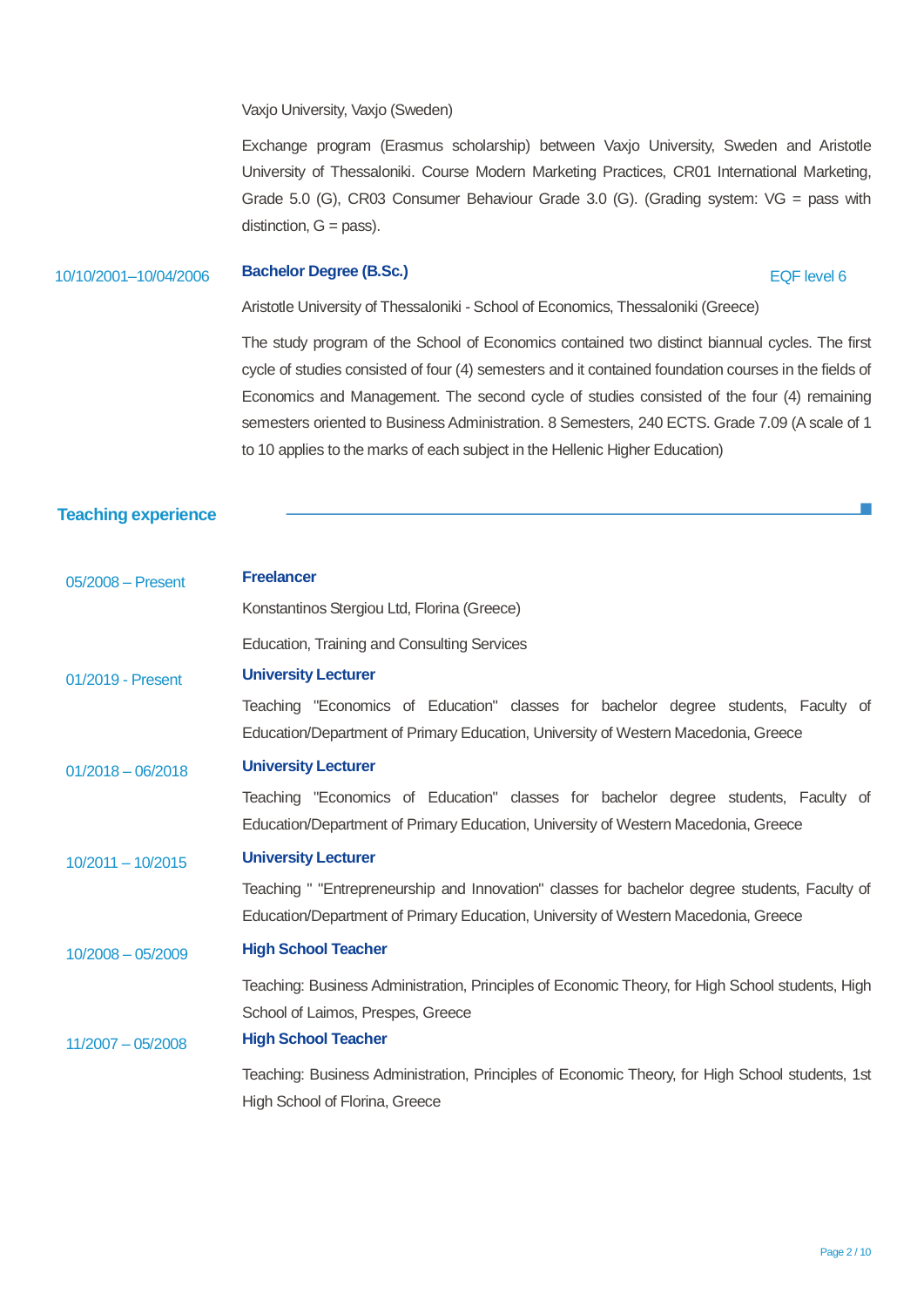# **Training & consulting experience**

| $10/2015 -$ Present   | <b>Life Skills Trainer</b>                                                                                                                                   |  |  |  |  |  |
|-----------------------|--------------------------------------------------------------------------------------------------------------------------------------------------------------|--|--|--|--|--|
|                       | Training Services for Life Skills programme, https://www.britishcouncil.gr/en/life-skills,<br><b>British</b><br>Council, Greece                              |  |  |  |  |  |
| $06/2015 - 12/2017$   | <b>Assistant Director</b>                                                                                                                                    |  |  |  |  |  |
|                       | Careers advisor I Consulting Services I Graduate Student advising for Master Studies, University<br>of Western Macedonia, Career Office, Florina, Greece     |  |  |  |  |  |
| $11/2007 - 01/2011$   | <b>Finance department manager</b>                                                                                                                            |  |  |  |  |  |
|                       | Avramidis Antonios and CO, Florina (Greece), Finance, production and service manager                                                                         |  |  |  |  |  |
| 05/03/2020-06/03/2020 | <b>Trainer / Facilitator</b><br>Life Skills Training Course, British Council, Malta                                                                          |  |  |  |  |  |
| 27/01/2020-31/01/2020 | <b>Trainer / Facilitator</b>                                                                                                                                 |  |  |  |  |  |
|                       | Training Course, "MidTerm Evaluation Training", Youth Board of Cyprus, Cyprus                                                                                |  |  |  |  |  |
| 25/11/2019-30/11/2019 | <b>Trainer / Facilitator</b><br>Contact Making Activity (CMA) SMART Participation in Erasmus+, Youth Board of Cyprus,                                        |  |  |  |  |  |
|                       | Cyprus                                                                                                                                                       |  |  |  |  |  |
| 05/10/2019-10/10/2019 | <b>Trainer / Facilitator</b>                                                                                                                                 |  |  |  |  |  |
|                       | Training Course, "ESC On Arrival Training", Youth and Life Long Learning Foundation, Greece                                                                  |  |  |  |  |  |
| 13/07/2019-17/07/2019 | <b>Trainer / Facilitator</b>                                                                                                                                 |  |  |  |  |  |
|                       | Training Course, "MidTerm Evaluation Training", Youth Board of Cyprus, Cyprus                                                                                |  |  |  |  |  |
| 02/07/2019-06/07/2019 | <b>Trainer / Facilitator</b>                                                                                                                                 |  |  |  |  |  |
|                       | Training Course, "Developing Entrepreneurial Abilities Laboratory - DEAL", Youth Work<br>Tipperary, Ireland                                                  |  |  |  |  |  |
| 25/06/2019-01/07/2019 | <b>Trainer / Facilitator</b>                                                                                                                                 |  |  |  |  |  |
|                       | Youth Mobility, "Celebrating Health & Well being in cultural context" Association of Active Youths                                                           |  |  |  |  |  |
|                       | of Florina, Greece                                                                                                                                           |  |  |  |  |  |
| 18/06/2019-25/06/2019 | <b>Trainer / Facilitator</b>                                                                                                                                 |  |  |  |  |  |
|                       | Training Course, "Using Social Entrepreneurship in Erasmus+ - USEE+ under Erasmus+<br>Youth", Youth and Life Long Learning Foundation, Thessaloniki, Greece. |  |  |  |  |  |
| 28/03/2019-03/04/2019 | <b>Trainer / Facilitator</b>                                                                                                                                 |  |  |  |  |  |
|                       | Partnership Building Activity (PBA), "DIVE 3: Zero to One > 1 to N", capacity building project                                                               |  |  |  |  |  |
|                       | EACEA under the Erasmus + programme, Capacity building in the field of youth, Florina, Greece.                                                               |  |  |  |  |  |
| 05/03/2019-09/03/2019 | <b>Trainer / Facilitator</b>                                                                                                                                 |  |  |  |  |  |
|                       | Training Course, "Training of Trainers on Youth Employability and Entrepreneurship (TOTEE)",<br>Instituto de la Juventud de España (INJUVE), Spain           |  |  |  |  |  |
| 26/01/2019-30/01/2019 | <b>Trainer / Facilitator,</b>                                                                                                                                |  |  |  |  |  |
|                       | Training Course, "MidTerm Evaluation Training", Youth Board of Cyprus, Cyprus                                                                                |  |  |  |  |  |

F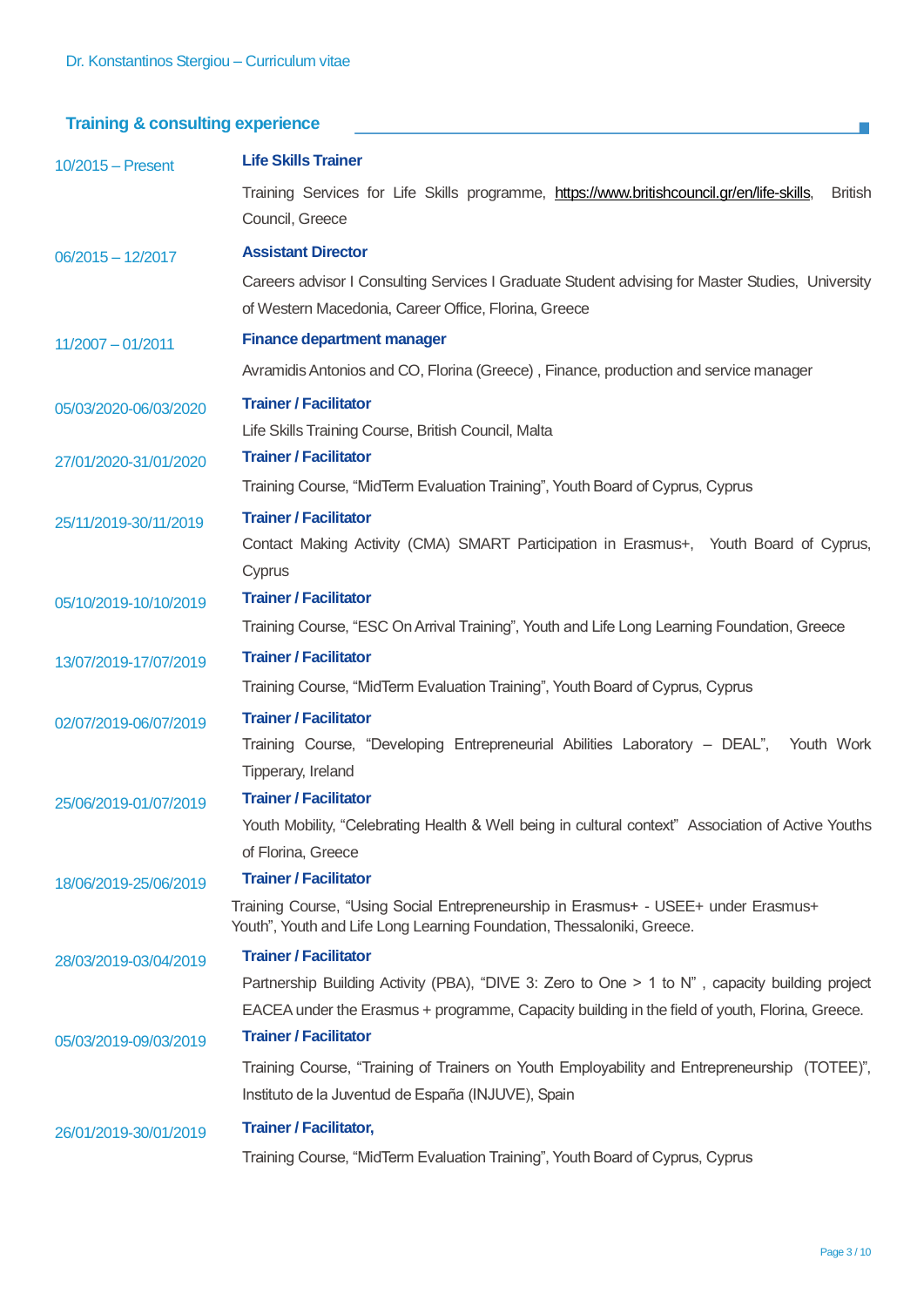| 05/11/2018-10/11/2018  | <b>Trainer / Facilitator</b>                                                                     |  |  |
|------------------------|--------------------------------------------------------------------------------------------------|--|--|
|                        | Training Course, "Using Social Entrepreneurship in Erasmus+", Youth Board of Cyprus, Cyprus      |  |  |
| 19/09/2018-23/09/2018  | <b>Trainer / Facilitator</b>                                                                     |  |  |
|                        | Training Course, "MidTerm Evaluation Training", Youth Board of Cyprus, Cyprus                    |  |  |
| 03/09/2018-10/09/2018  | <b>Trainer / Facilitator</b>                                                                     |  |  |
|                        | Training Course, "Youth for Social and Solidarity Economy", Association of Active Youths of      |  |  |
|                        | Florina, Greece                                                                                  |  |  |
| 30/06/2018-05/07/2018  | <b>Trainer / Facilitator</b>                                                                     |  |  |
|                        | Youth Mobility, "Youth Celebrating United Nations Convention on the Rights of the Child          |  |  |
|                        | (UNCRC)", Youth Work Tipperary, Ireland                                                          |  |  |
| 20/06/2018-26/06/2018  | <b>Trainer / Facilitator</b>                                                                     |  |  |
|                        | Youth Mobility, "Youth Vibes for Europe", Association of Active Youths of Florina, Greece        |  |  |
| 16/05/2018-20/05/2018  | <b>Trainer / Facilitator</b>                                                                     |  |  |
|                        | Training Course, "MidTerm Evaluation Training", Youth Board of Cyprus, Cyprus                    |  |  |
| 17/01/2018-21/01/2018  | <b>Trainer / Facilitator</b>                                                                     |  |  |
|                        | Training Course, "MidTerm Evaluation Training", Youth Board of Cyprus, Cyprus                    |  |  |
| 09/11/2017-13/11/2017  | <b>Trainer / Facilitator</b>                                                                     |  |  |
|                        | Training Course, "EVS On Arrival Training", Youth Board of Cyprus, Cyprus                        |  |  |
| 19/07/2017-23/07/2017  | <b>Trainer / Facilitator</b>                                                                     |  |  |
|                        | Training Course, "MidTerm Evaluation Training", Youth Board of Cyprus, Cyprus                    |  |  |
| 17/03/2017-25/03/2017  | <b>Trainer / Facilitator</b>                                                                     |  |  |
|                        | Training Course, "DIVE in Social Entrepeneurship", Youth Alliance Krusevo, FYROM                 |  |  |
| 09/02/2017-13/02/2017  | <b>Trainer / Facilitator</b>                                                                     |  |  |
|                        | Training Course, "EVS On Arrival Training", Youth Board of Cyprus, Cyprus                        |  |  |
| 07/12/2016-11/12/2016  | <b>Trainer / Facilitator</b>                                                                     |  |  |
|                        | Training Course, "EVS MidTerm Evaluation", Youth and Life Long Learning Foundation, Greece       |  |  |
| 09/11/20106-16/11/2016 | <b>Trainer / Facilitator</b>                                                                     |  |  |
|                        | Training Course, "EVS On Arrival Training", Youth Board of Cyprus, Cyprus                        |  |  |
| 12/10/2016-18/10/2016  | <b>Trainer / Facilitator</b>                                                                     |  |  |
|                        | Training Course, "Project Instruments for Erasmus+ Tool development", Development Assistance     |  |  |
|                        | Centre, Sweden                                                                                   |  |  |
| 25/09/2016-02/10/2016  | <b>Trainer / Facilitator</b>                                                                     |  |  |
|                        | Training Course, "Into Europe", Momentum World, United Kingdom                                   |  |  |
| 29/08/2016-05/09/2016  | <b>Trainer / Facilitator</b>                                                                     |  |  |
|                        | Training Course, "Developing Entrepreneurial Abilities Laboratoty Training Course II" Youth Work |  |  |
|                        | Tipperary, Ireland                                                                               |  |  |
| 19/08/2016-24/08/2016  | <b>Trainer / Facilitator</b>                                                                     |  |  |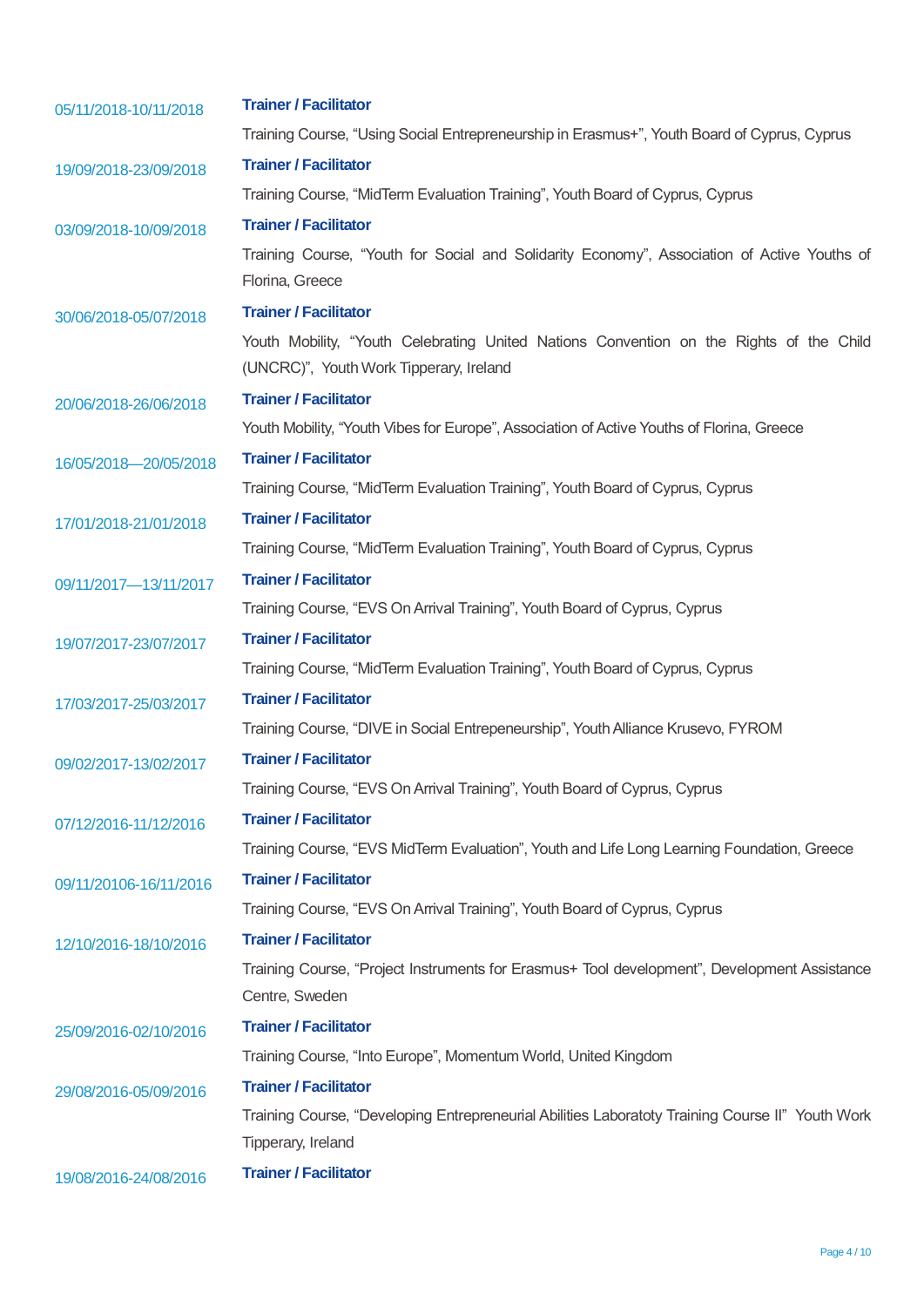Training Course, "SEEDS, Social Economy Entrepreneurship Development Skills", Saga, Finland 27/06/2016-03/07/2016 **Trainer / Facilitator** Training Course, "Developing Entrepreneurial Abilities Laboratoty Training Course Ι", Youth Work Tipperary, Ireland 21/04/2016-25/04/2016 **Trainer / Facilitator** Training Course, "SEEDS, Social Economy Entrepreneurship Development Skills", Asociatia Consolidarea Societatii Civile, Romania 02/04/2016-06/04/2016 **Trainer / Facilitator** Training Course, "Using Social Entrepreneurship in Erasmus+", Instituto de la Juventud de España (INJUVE), Spain

01/01/2016-30/06/2018 **Project Manager / Consultant** 

Strategic Partnership in the field of Youth, Key Action 2 "Virtual Youth Work", Youth Work Tipperary, Ireland

05/12/2015-12/12/2015 **Trainer / Facilitator**

Training Course, "SEEDS, Social Economy Entrepreneurship Development Skills", Fundacion Alianzas Rosalico A.C-, Mexico

#### 27/11/2015-03/12/2015 **Trainer / Facilitator**

Training Course, "SEEDS, Social Economy Entrepreneurship Development Skills", State University of Santa Cruz, Brasil

#### 01/01/2015-30/06/2017 **Project Manager / Consultant**

Strategic Partnership in the field of Youth KA2, "Project instruments for Erasmus+"., Development Assistance Centre, Sweden

12/09/2015-18/09/2015 **Trainer / Facilitator**

Training Course, "SEEDS, Social Economy Entrepreneurship Development Skills", Associazione di Promozione Sociale Joint, Italy

10/02/2015-13/02/2015 **Trainer / Consultant** 

Training Course of Italcimenti Group HR department, Team Time, Bulgaria

#### 01/02/2015-08/02/2015 **Trainer / Facilitator**

Training Course, "Peace for US", Association of Active Youths of Florina, Greece

#### 01/01/2015-30/06/2017 **Trainer / Consultant**

Capacity Building KA2 project "SEEDS, Social Economy Entrepreneurship Development Skills". Association of Active Youths of Florina, Greece

### 19/07/2014-21/07/2014 **Trainer / Facilitator**

Training Course, "EVS On Arrival Training", Youth and Life Long Learning Foundation, Greece

# 22/04/2014-27/04/2014 **Trainer / Facilitator**

Training Course, " Using Social Entrepreneurship in Erasmus+", Swedish Agency for Youth and Civil Society, Sweden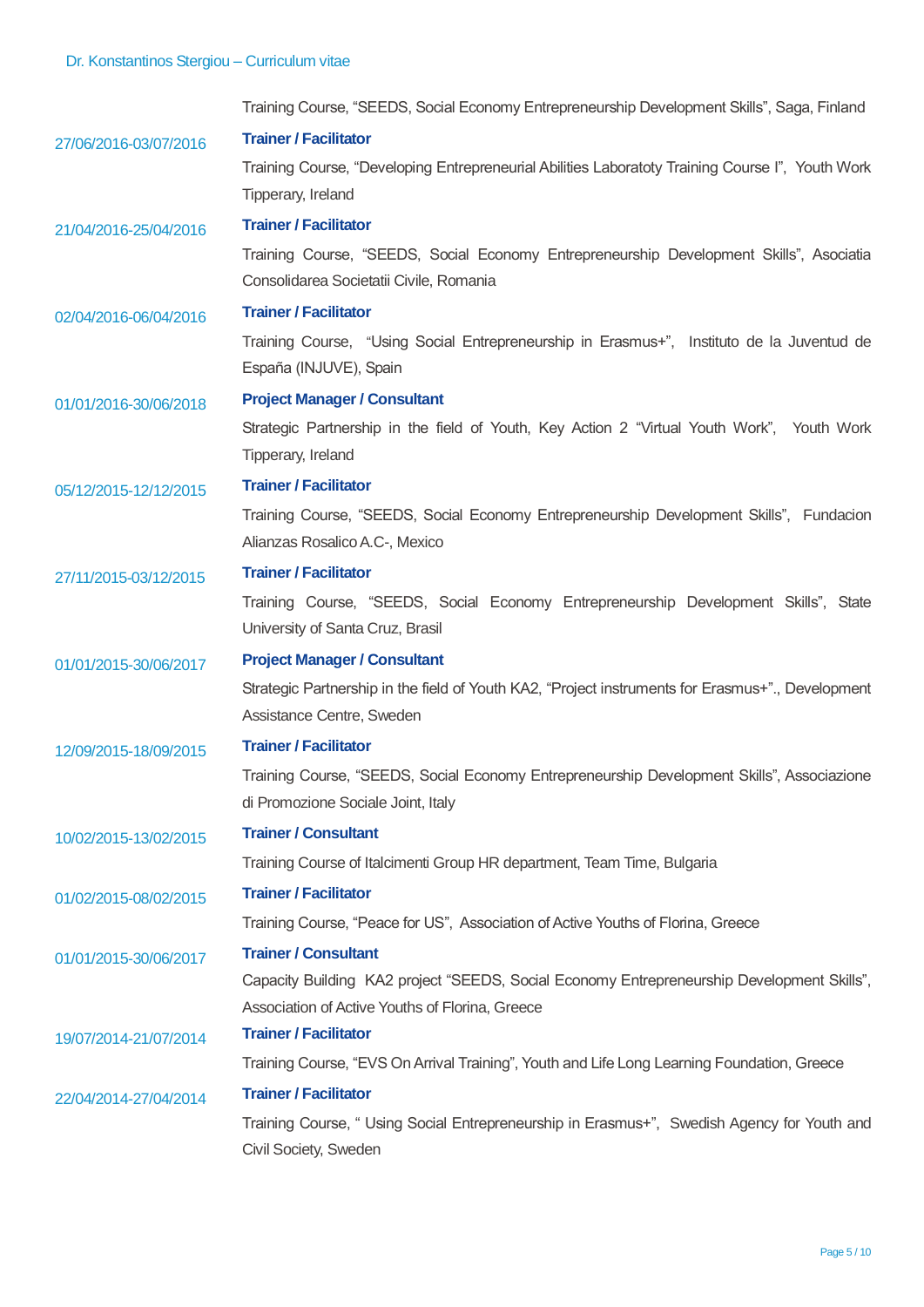| 23/10/2013-29/10/2013 | <b>Trainer / Facilitator</b>                                                                        |  |  |  |
|-----------------------|-----------------------------------------------------------------------------------------------------|--|--|--|
| 07/10/2013-16/09/2013 | Training Course, "Enjoy the EVS challenge", Sfera Bitola, FYROM                                     |  |  |  |
|                       | <b>Trainer / Facilitator</b>                                                                        |  |  |  |
|                       | Youth Mobility project, "Shooting Down Stereotypes", Association of Active Youths of Florina,       |  |  |  |
| 09/09/2013-16/09/2013 | Greece                                                                                              |  |  |  |
|                       | <b>Trainer / Facilitator</b>                                                                        |  |  |  |
|                       | Youth Mobility project, "Youth in Europe's Region", Association of Active Youths of Florina, Greece |  |  |  |

#### **Scientific Publications**

- **Stergiou**, K. & Tsakiridou, H. (2019). Measuring the impact of Socio-Economic Factors on school's Technical Efficiency. Archives of Business Research, 7(4), 223-239.
- Anastasiou, S., Filippidis, K., & **Stergiou**, K. (2015). Economic recession, austerity and gender inequality at work. Evidence from Greece andother Balkan countries. Procedia Economics and Fincance, 24, pp 41-49*.*
- Tsakiridou, H. & **Stergiou**, K. (2014). Entrepreneurship Competences and Entrepreneurial Intentions of students in Primary Education. *Journal of Humanities, Social Sciences and Education (JHSSE)*, 1(9), 106-117.
- Anastasiou, S., Filippidis, K. & **Stergiou**, K. (2014), "Improving labor productivity during theeconomic crisis in Greece: The possible contribution of Human Resources Practices". Proceedings: 24th IBIMA Conference - Crafting Global Competitive Economies: 2020 Vision Strategic Planning & Smart Implementation. Milan, Italy, 6-7 November, pp.2100-2107.
- Tsakiridou, H. & **Stergiou**, K. (2014). Explaining the Efficiency Differences in Primary School Education using Data Envelopment Analysis. *Journal of Education, Psychology and Social Sciences*, ISSN: 1339-1488, 2(2), 89-96.
- Tsakiridou H., **Stergiou**, K. Chadjipantelis T. (2014), 'Measuring the competences of 6th Grade students in Mathematics' 5th Conference of Researchers in Mathematics Education, Mathematics in school and in everyday life, ISSN: 1792-8494.
- Tsakiridou, H. & **Stergiou**, K. (2013). Evaluating the Efficiency of Primary School Education, *Proceedings of the 2nd International Conference on Advanced Research (ARSA 2013)*, 279-286.
- Tsakiridou, H. & **Stergiou**, K. (2012). Enterpreneurship education in Primary Education Departments: The case of the University of Western Macedonia in Greece, *Proceedings of the 1st International Conference on Advanced Research (ARSA 2012)*, 1064-1067

#### **Scientific Conferences**

- **Stergiou** K., «Entrepreneurial Learning & Youth Work», The 3d International Youth Conference, Seongnam City Youth Foundation, Seongnam, South Korea, 30 October – 3 November 2019.
- **Stergiou** K., Tsakiridou, H., Tsakiridou, E. «Investigating and Evaluating the Effectiveness and Efficiency of Education» The European Conference on Educational Research (ECER 2019), Hamburg, 3-6 September 2019.
- **Stergiou**, K. "Youth@Work Youth Employability & Entrepreneurship", EU&U International Conference on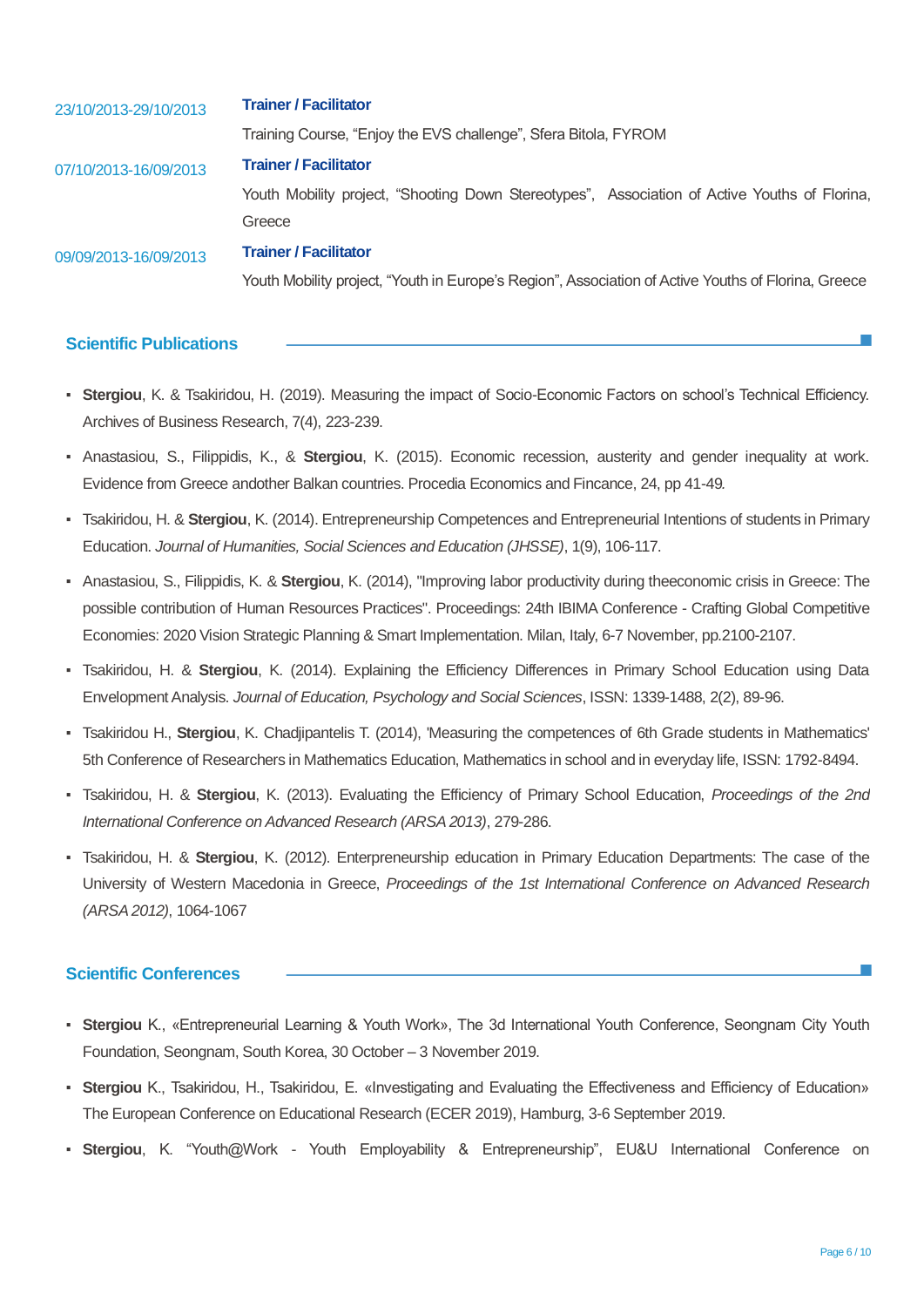Entrepreneurship and Employability in Europe, Athens 28-29 January 2019.

- Stergiou, K., "The role of Youth work & Social entrepreneurship to prevent Brain Drain phenomena", "Brain drain or Brain gain" International seminar of the Partial Agreement on Youth Mobility through the Youth Card and the European Youth Card Association (EYCA), Zagreb 28 – 30 October 2018.
- Stergiou, K., "Empowering the next generation: social enterprise in schools." Social Enterprise World Forum (SEWF), Community Enterprise in Scotland (CEIS), Edinburgh from 12 – 14 September 2018
- **Stergiou** K., Tsakiridou, H., Tsakiridou, E. & Romaiou A. «Investigating and Evaluating the Effectiveness and Efficiency of Education» The European Conference on Educational Research (ECER 2018), Bolzano, 4 – 6 September 2018.
- **Stergiou** K., Moraitakis N., Tachou I. «Role playing in Youth Work and Digital Games case studies», Games to Inspire in Youth Work & Global Development Education Conference, Tipperary, Ireland, 23 – 24 November 2017.
- **Stergiou**, K., Filippidis, K., Papoutzis, L. «The aspects of Youth Work in Greece. A study through the MA in Global Youth Work with Games and Digital Media», Games to Inspire in Youth Work & Global Development Education Conference, Tipperary, Ireland, 23 – 24 November 2017.
- **Stergiou**, K., Tsakiridou, H. «Assesing Secondary School Efficiency using Data Envelopment Analysis», European Conference on Educational Research, ECER 2016" Reforming Education and the Imperative of Constant Change: Ambivalent roles of policy and educational research",(accepted). Copenhagen, 22-25 August 2017.
- **Stergiou**, K., Tsakiridou, H. «Financial resources invested in Primary Education. How much is spent per student?», 2nd International Conference, Reimagining Schooling, Thessaloniki, 24-26 September 2015.
- **Stergiou, K., Tsakiridou, H. «Using Business Games in Primary Education» European Conference on Educational** Research, ECER 2015, "Education and Transition Contributions from Educational Research", Budapest, 8-11 September 2015.
- **Stergiou, K., Tsakiridou, H. «Development of Entrepreneurship Education in Primary School» European Conference on** Educational Research, ECER 2014, "The past, present and future of educational research in Europe", Porto, 02-05 September 2014.
- Tsakiridou, H., **Stergiou**, K., Chadjipantelis T., 'Measuring the competences of 6th Grade students in Mathematics' 5th Conference of Researchers in Mathematics Education, Mathematics in school and in everyday life. Greece, Florina 14-16 March 2014.
- **Stergiou** K.,' The role of entrepreneurship confronting economic crisis and youth unemployment' Development Initiatives of the European Union during the economic crisis – the opportunities for Youth. Representation of European Commission in Greece, annual conference. Greece, Florina, 22 February 2014.
- **Stergiou**, K. Tsakiridou, H., «The Impact of Innovations in Primary School Efficiency»,European Conference on Educational Research, ECER 2013, "Creativity and Innovation in Educational Research", Turkey, Istanbul, 10-13 September 2013.
- **Stergiou**, K., Tsakiridou, H., «*Efficiency and innovation in Primary education*», 1st International Conference on Reimagining Schooling, Greece, Thessaloniki 18-19 June, 2013.
- **Stergiou** K., Tsakiridou H. 'Development of entrepreneurial competences in Primary Education' Innovation, Creativity and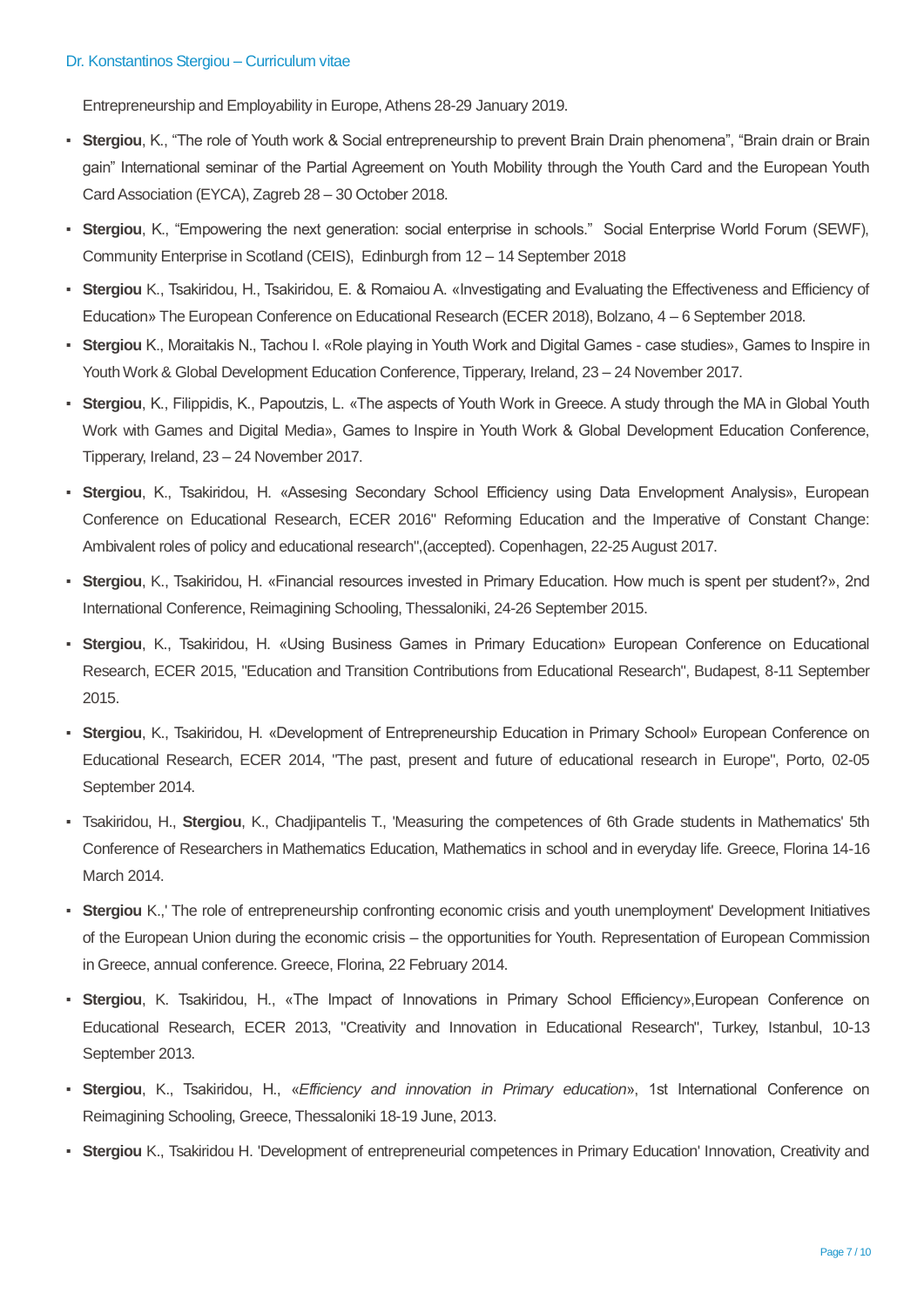interdisciplinarity in Primary School, University of Western Macedonia, Greece, Florina 28 May 2013.

- Mousiou-Milona O., Tsakiridou H., **Stergiou** K., 'Bullying phenomena in primary schools of Florina' Violence in children's lives: Findings and recommendations from the Ombudsman' Youth Counselling Centre, Directorate of Secondary Education of Florina, annual meeting, Greece, Florina 4 March 2013.
- Sarri A., **Stergiou** K., Zikou E., 'Social Entrepreneurship', Innovation and Entrepreneurship in Education, Structure of Employment and Career, University of Western Macedonia, Meeting, Greece, Florina 27 February 2013.
- Tsakiridou H., **Stergiou**, K., 'Entrepreneurship Education' Innovation and Entrepreneurship in Education, Structure of Employment and Career, University of Western Macedonia, Meeting, Greece, Florina 27 February 2013.
- **Stergiou**, K., Tsakiridou, H. «Greek University Students facing the Economic Crisis», Research Network "Youth and Generation", MidTerm Conferece 2012, "Youth in Crisis? Linking research, policy and practice", Spain, Manresa, 20-23 September 2012.
- Tsakiridou, H., **Stergiou**, K., Bakouros, Y., Tsakiridou, E., «The Importance of Entrepreneurship Courses in Teacher Education Curriculum», European Conference on Educational Research, ECER 2012, "The need for Educational Research to champion Freedom, Education and Development for All", Spain, Cadiz, 18-21 September 2012.
- **Stergiou**, K., 'Development of entrepreneurial competences of High School students' The project method as innovation in New School and University, University of Western Macedonia, School of Pedagogy, Department of Primary Education, Meeting, Greece, Florina, 15 December 2011.
- **Stergiou**, K., 'Linking Research and Entrepreneurial activity in Greece and Europe' , Structure of Employment and Career, University of Western Macedonia, Meeting, Greece, Florina, 8 December 2011.
- Tsakiridou, H., **Stergiou**, K., Tsakiridou, E., «Greek University Students' Financial Needs», European Conference on Educational Research, ECER 2011, "Urban Education", Germany, Berlin, 12-16 September 2011.
- Tsakiridou, H.,**Stergiou**, K., Tsakiridou,E, «Efficiency and equity matters in schoolperformance. The case of primary schools of the Prefecture of Florina, Greece», European Conference on Educational Research, ECER 2010, "Education and Cultural Change", Finland, Helsinki, 25-27 August 2010.

#### **International Meetings**

- Erasmus+ Youth@Work Contact Making Seminar of National and Regional Consultative Groups, UK National Agency for Erasmus+, Birmingham, 18th – 20th November, 2019.
- Training seminar for Europe Direct Information Centers (EDICs), European Commission, Brussels, 11-12 October 2018.
- Annual General Meeting for Europe Direct Information Centers (EDICs), European Commission, Brussels, 4-6 June 2018.
- Newcomer Training for Europe Direct Information Centers (EDICs), European Commission, Brussels, 8-9 March 2018.
- Pool of European Youth Researches (PEYR) Annual Meeting, Council of Europe, Budapest, 20-21 September 2017.
- European Commission, Erasmus+ programme, Conference «Bridges for Trainers 2016: Are trainers 'political beings'?» Salto-Youth Training and Cooperation Resource Centre, Participant. (Vienna 28 November - 01 December 2016).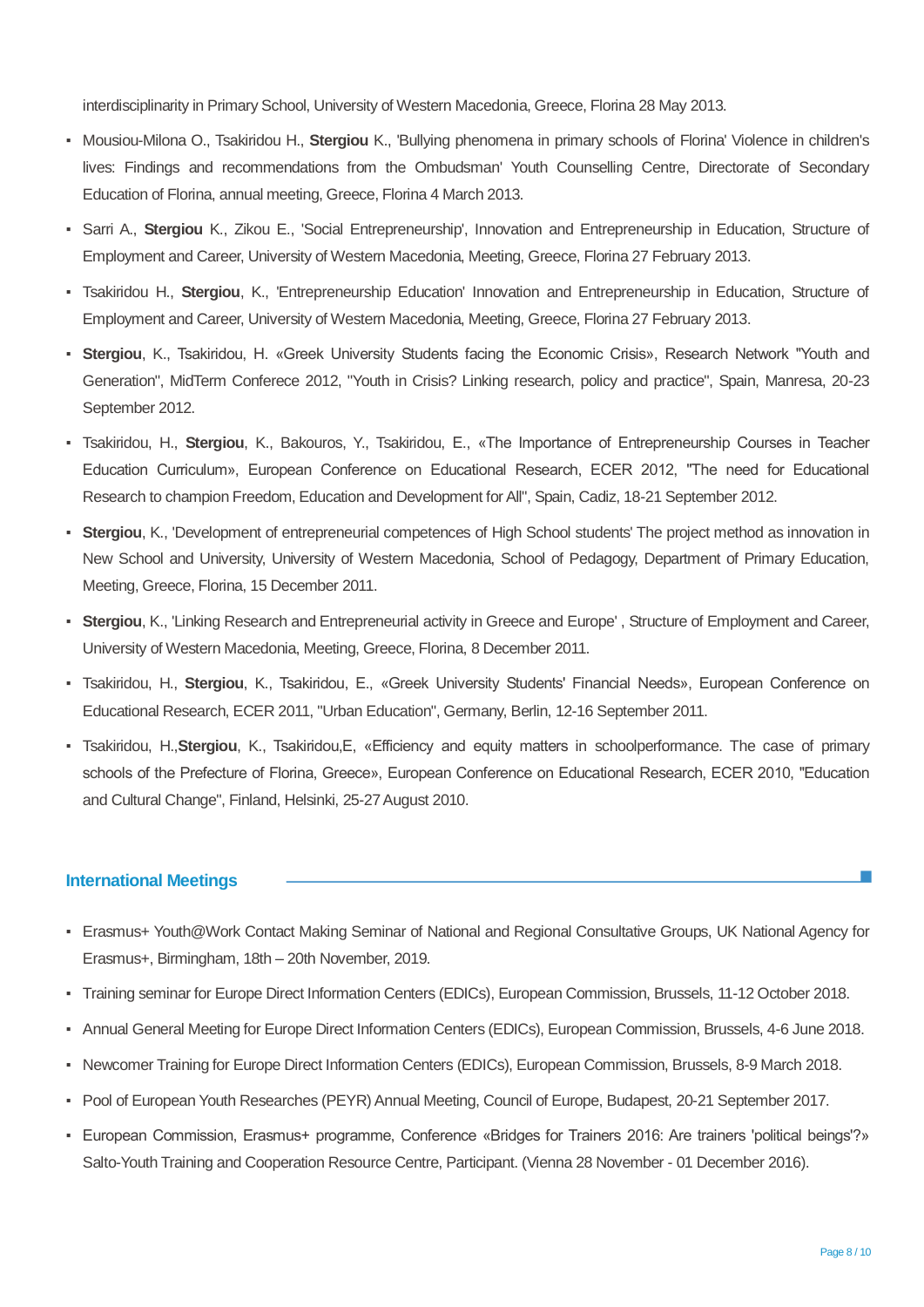#### Dr. Konstantinos Stergiou – Curriculum vitae

- Council of Europe, «Tranzit Seminar on youth work and youth policy practices in support of young people's transition to autonomy and work life», Seminar, participant, (Budapest 5-7 July 2016)
- Council of Europe, Rural Youth Europe, Mijarc Europe, «Unveiling rural realities, unlocking youth potential», Study session, participant, (Strasbourg, 3-11 October 2015)
- European Commission, Youth in Action Programme, Training Seminar «Training of Trainers for European Erasmus+» Salto-Youth Training and Cooperation Resource Centre, Participant. (Sweden, Spain, Italy, Oct.13 - June 14).
- Educational Program for Mentors and member of the Register of Mentors of ERGANI Center («ERGANI» Center for the Support of Employment and Entrepreneurship of Women), 10.2013-02.2014.
- European Commission, Lifelong Learning Programme, Grundtvig In-Service training and professional development for teachers and other staff in adult education, «Promoting the Culture of Entrepreneurship», Foundation for women Entrepreneurs, MT-2013-648-002, Malta, 05-09 August 2013.
- European Commission, Youth Programme, «Structured Dialogue for Social Inclusion of Young People», Youth Representative, European Youth Conference, Dublin, 11-13 March 2013.
- Institute of Youth and Life Long Learning, Youth in Action Program, 'Training in Action 1', Athens 23 28/11/2012.
- European Commission, Youth in Action Programme, Training Seminar «Sustainable Development and Less Unemployment», Youth Leader – Participant, TR–51-E5-2012-R1, Yozgat, 23 July - 01 August 2012.
- European Commission, Youth in Action Programme, Training Seminar «Appetiser», Participant, Maastricht, 25-29 September 2008.

#### **Scientific Committees**

- Member of the Scientific Committee (Reviewers), in the 4th Advanced Research in Scientific Areas ARSA 2015, held at [www.arsa-conf.com](http://www.arsa-conf.com/) during November, 9. - 13. 2015.
- Member of the Scientific Committee (Reviewers), in the 5th Advanced Research in Scientific Areas ARSA 2016, held at [www.arsa-conf.com](http://www.arsa-conf.com/) during November, 7. - 11. 2016.

#### **Memberships**

- President of the Local Youth Council of the municipality of Florina (04.2008 Today)
- President of the 'Greek Consumer Organization EKATO' department of Florina (01.2015 Today)
- Head of the Europe Direct Information Centre of Western Macedonia (01/2018 Today)
- Member of the Pool of Trainers of the Youth@Work Strategic Partnership for Youth Employability and Entrepreneurship (03.2019-Today)
- Member of the National Consultative Group (NCG) of Greece for Youth@Work Strategic Partnership for Youth Employability and Entrepreneurship (10.2019-Today)